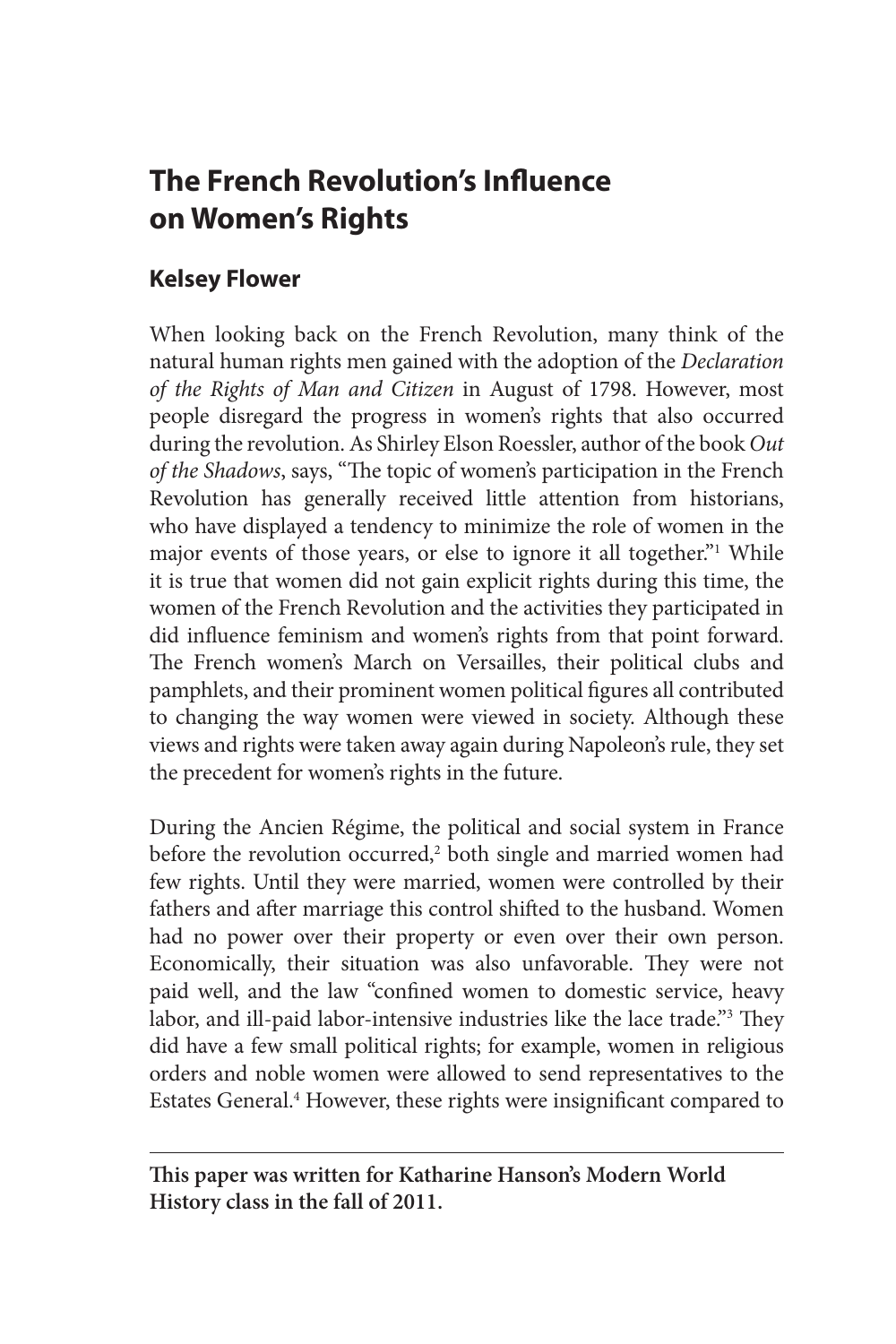### 6 Kelsey Flower

those of men. For the most part, people thought women should stay at home and raise children, and that sexual equality was a bad idea. These ideas were age old "truths" of Western Civilization and they were also more recently influenced by the French Enlightenment philosopher Jean-Jacques Rousseau, who strongly believed that women should not engage in politics.

During the late 1780s, women felt as if they were losing the few traditional rights they originally possessed and that their "roles were gradually being eroded by state intervention."5 Brochures started to appear in 1787 arguing for higher education, access to higher paying jobs, and equality in marriage for women.<sup>6</sup> All of these ideas about economic and sexual equality that were first brought up during the French Revolution have continued to recur in society through present day. But unlike today, only a few men during the 18<sup>th</sup> century agreed that gender equality should become reality. One of them, the Marquis de Condorcet, thought women should be able to vote. Even though many disagreed with Condorcet and his feminist friends, it was a big breakthrough that there were both men and women who agreed women should have equal rights, a view that is commonplace today.

The March on Versailles on October 5, 1789, was the first major event that helped set the tone for women in politics. Because of a series of bad harvests, and the country's debt from their support of the American Revolution and bankrolling Marie Antoinette's expensive tastes, bread prices were skyrocketing in the summer and fall of 1789. Wages were so low that poor, working class women were having trouble feeding their families. Some began to participate in riots, such as the Reveillon Riot in Paris against low wages, and even the Bastille Riot on July 13, 1789. By October, Paris was starving, and despite many riots, there was still no food. In the March on Versailles, women put bread on pikes and marched from Paris to Versailles. Men followed the women, and, together, they captured the king and brought him and his family back to Paris to see the living conditions. This was a turning point in the Revolution for women because it showed that they could help the cause, and thus were not politically irrelevant as previously thought. Also, even though the men that marched served as escorts or came separately from the women, the march still showed that men and women were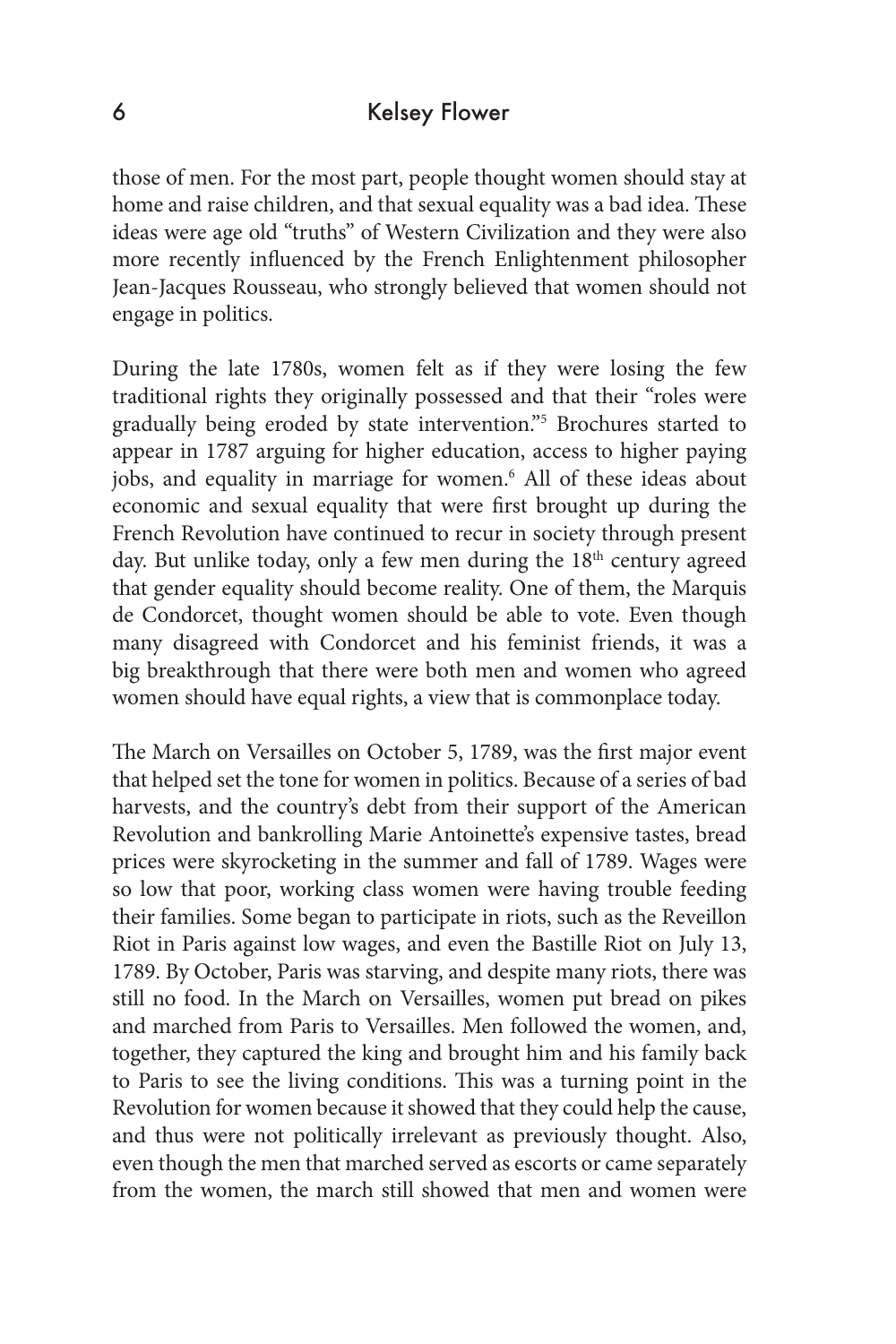able to work side-by-side as equals to accomplish a goal, in this case humiliating the out-of-touch monarchs.

Starting in the 1790s, women were again seen in a new way politically. After a representative government started in France, women "changed their tactic"7 from writing political pamphlets to participating in political clubs. Political clubs—emerging in the last quarter of the eighteenth century—had originally been all men, but women began to come as spectators to clubs such as the Jacobins and Cordeliers in Paris. Their experience of political awakening led to over thirty women's clubs being created in French cities such as Dijon, Lyon, and Bordeaux, in addition to Paris.<sup>8</sup> The multiple locations of these clubs prove how the idea of women's rights was already beginning to spread its influence nationwide. Both men and women representatives from the clubs began to petition the National Assembly about higher education for women and marital laws, as well as ideas for the revolution. One woman, Theroigne de Mericourt, founded *Amis de a Loi*, a short-lived co-ed society meant to "enlighten the populace in political matters and to dispel fear and ignorance."9 Despite being a woman, she decided to propose the idea for a new building for the National Assembly. Although her proposal was denied, "the action [was] noteworthy that a woman made such an address at that time."10 This concept of women taking noteworthy political actions proves that political clubs were helping women to overcome boundaries and possess more confidence in addressing men. They were trying to contribute to the revolution and to their own well-being, a big step up from sitting at home with the children as they were so relegated in the Ancien Régime and before.

Beyond starting their own clubs, women were able to assert their sexual equality by founding and participating in dual-gender clubs. A mixed club was created in Paris in 1790, and in 1791 it became known as the *Societe Fraternelle de Patriotes de Deux Sexes*. Women and men participated equally in discussion and elections. For example, there were both male and female secretaries and four men and women helped select new members and introduce them into the society. The club increased rapidly in popularity and members, and led to many similar clubs in Paris such as the *Societe Fraternelle de Halles*, the *Societe Fraternelle de*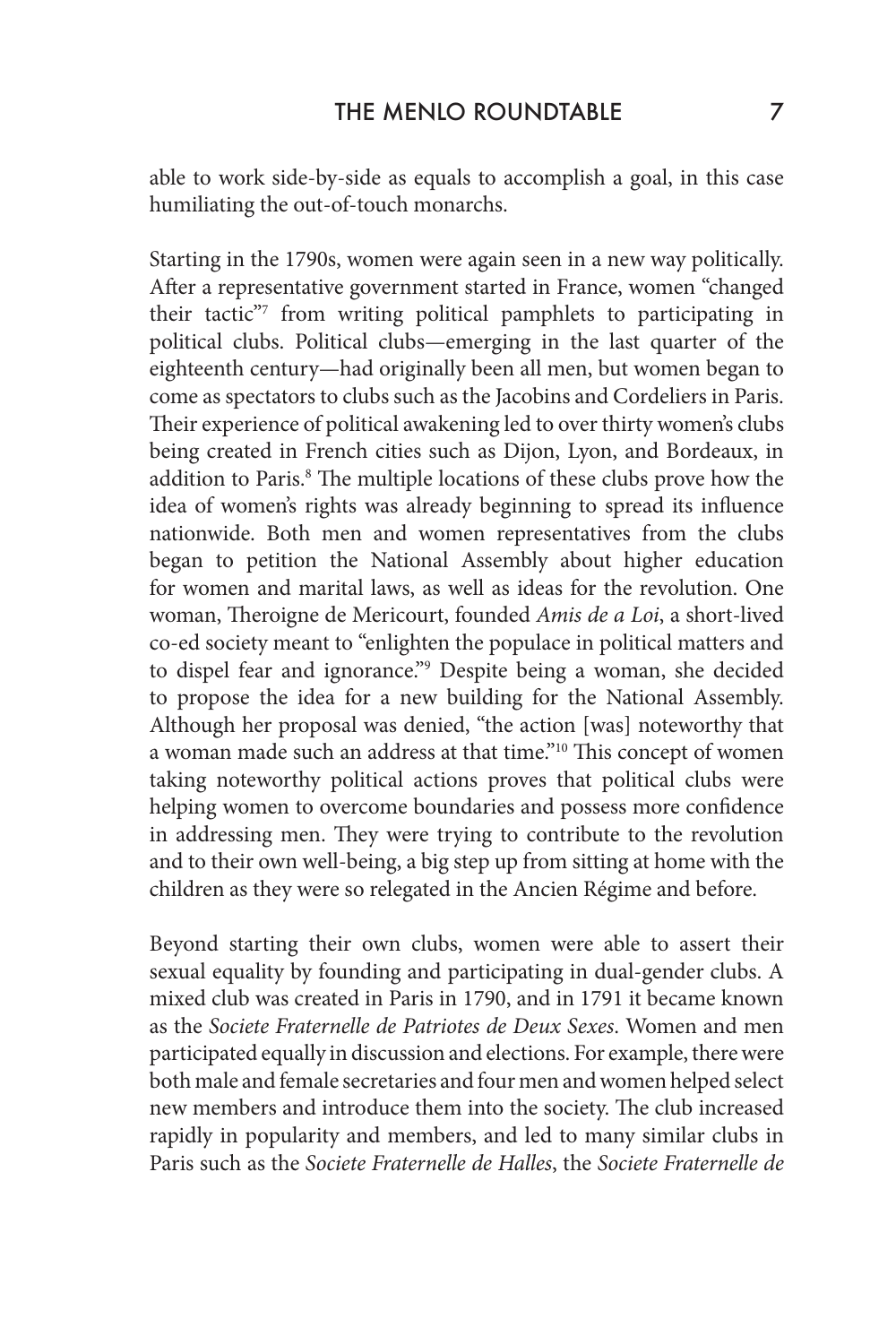#### 8 Kelsey Flower

*Minimes*, and *Nomophiles*. In these types of clubs that welcomed women, "the basis was established for the process of [women's] politicization."11 One example of this is the club, *Societe de Indigents*. Created by Louis-Marie Prudhomme, a one-time anti-feminist editor and journalist of the newspaper *Revolutions de Paris*, the club not only accepted women, but was run by Prudhomme's very own wife. This transformation of a male revolutionary from an advocate of sexism into a proponent of his wife's political equality clearly depicts the evolution of women's status in the French Revolution.

Although political clubs now played a large role for women's politics, pamphlets and brochures for women's rights were still being published in the background. One pamphleteer, Olympe de Gouges, wrote a declaration of women's equality that rings true even to this day. De Gouges, the daughter of a butcher, was born in 1743 and was selfeducated. By the beginning of the revolution she had already written many pamphlets. Despite the success of her previous work, it wasn't until September 1791 that she wrote her most famous document in response to the discriminatory essence of the new French Constitution.

In August of 1789, the National Assembly had adopted the *Declaration of the Rights of Man and Citizen*, a document spelling out human liberties that was eventually used in France's Constitution in 1791. Ironically, although the *Declaration* supposedly spelled out human rights, they only applied to free, non-enslaved men. For example, Article First of the *Declaration* states, "Men are born and remain free and equal in rights. Social distinctions may be based only on considerations of the common good."12 This article helps to demonstrate that the basic human rights applied for the first time during the French Revolution were not basic human rights at all—they were solely for men. The Preamble of the *Declaration* also states that the documents purpose is to set forth "the natural, unalienable and sacred rights of man,"<sup>13</sup> further highlighting the complete ignorance of women and the strong roles they had played thus far in the Revolution.

De Gouges based her September 1791 pamphlet on the *Declaration of the Rights of Man and Citizen*, speaking of the "natural, inalienable, and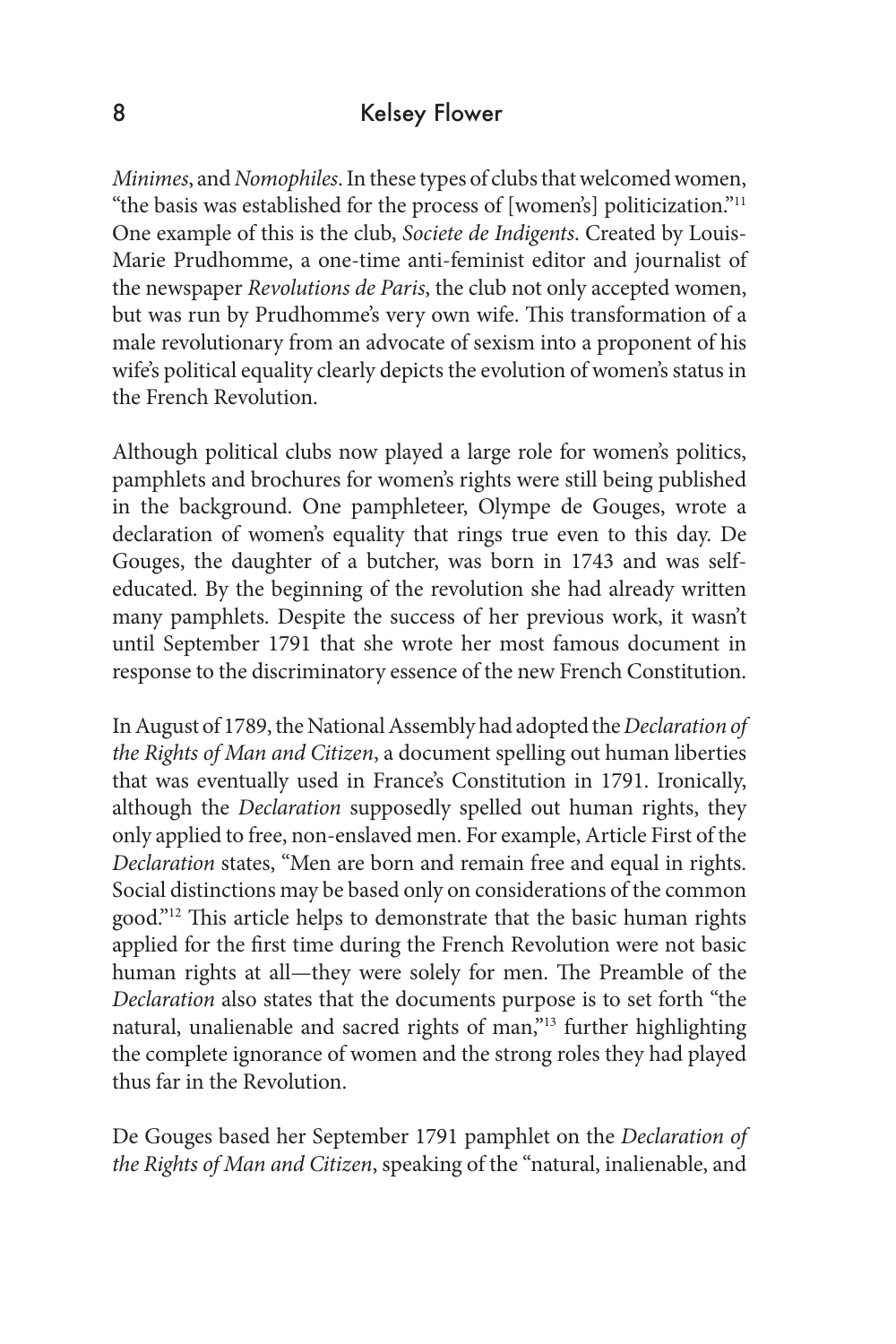sacred rights of women"<sup>14</sup> that mirrored those of men. She bravely went further, suggesting that "property belongs to both sexes whether united or separated,"15 suggesting that she strongly believed that women should be able live life independent of a husband if they chose. De Gouges even encouraged women to "wake up" and "recognize [their] rights"<sup>16</sup> in her writing, awakening a new view that women truly deserved to be given equal rights to men. Rights were something that they, as humans, were entitled to. Although Olympe de Gouges was later executed during the Reign of Terror for her writing, her work was forever preserved as proof of the changing view of women's rights during the French Revolution. Many inconceivable ideas, such as the freedom of opinion and thought, were suddenly encouraged to the point where women felt like they were entitled to these rights. This entitlement to freedom has influenced women through modern day.

Unfortunately for 19th century women, when Napoleon took over France in 1799, most of the progress they had made in terms of gaining rights and being recognized as politically equal would be reversed. Napoleon has even been quoted as saying "the husband must possess the absolute power and right to say to his wife: Madame, you shall not go out, you shall not go to the theater, you shall not visit such and such a person: for the children you bear, they shall be mine."17 However, if the short-term effect on women's rights had failed, the long-term effect was certainly the opposite. Many of the rights women in North America, Europe, and other parts of the world enjoy today match up perfectly with the rights Olympe de Gouges espoused in her pamphlet—including equality with men, freedom of speech and opinion, and the right to own property. Women in America in the 1920s fought for the right to vote, a right first brought up by the Marquis de Condorcet during the Revolution. And finally, the sense of entitlement that women today feel about the rights we have and the fact that they should be equal to men dates back to the pamphlets spread during the French Revolution. With all the modern day evidence of women's rights that were first articulated, if not put to action, during the French Revolution, it is clear the Revolution played a major role in influencing women's rights for centuries to come.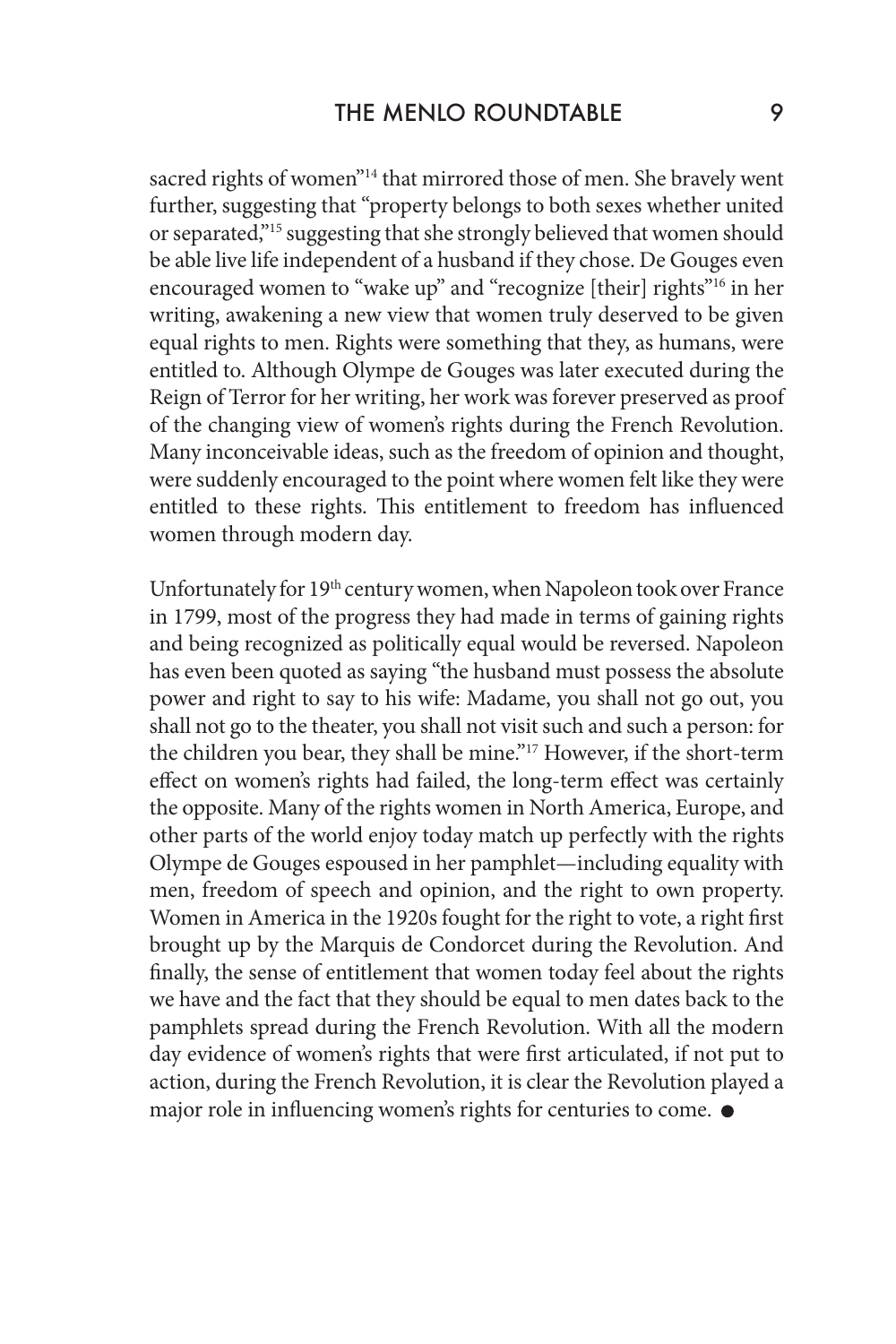**Notes**

1. Shirley Elson Roessler, *Out of the Shadows: Women and Politics in the French Revolution*, 1789-95 (New York: Peter Lang Publishing, 2009), 1.

2. *Encyclopaedia Britannica Online*, s.v. "Ancien Régime," accessed November 21, 2011.

3. Jane Abray, "Feminism in the French Revolution," *History Reference Center*, accessed November 21, 2011, Ebsco.

4. Ibid.

5. Roessler, 7.

6. Abray.

7. Ibid.

8. Roessler, 50.

9. Ibid.

10. Ibid., 51.

11. Ibid., 52.

12. *Encyclopaedia Britannica Online*, s.v. "Declaration of the Rights of Man and of the Citizen," accessed November 19, 2011.

13. Ibid.

14. Olympe de Gouges, "Declaration of the Rights of Woman," in *Western Civilization* (Boston: McGraw-Hill, 2008), 112-113.

15. Ibid.